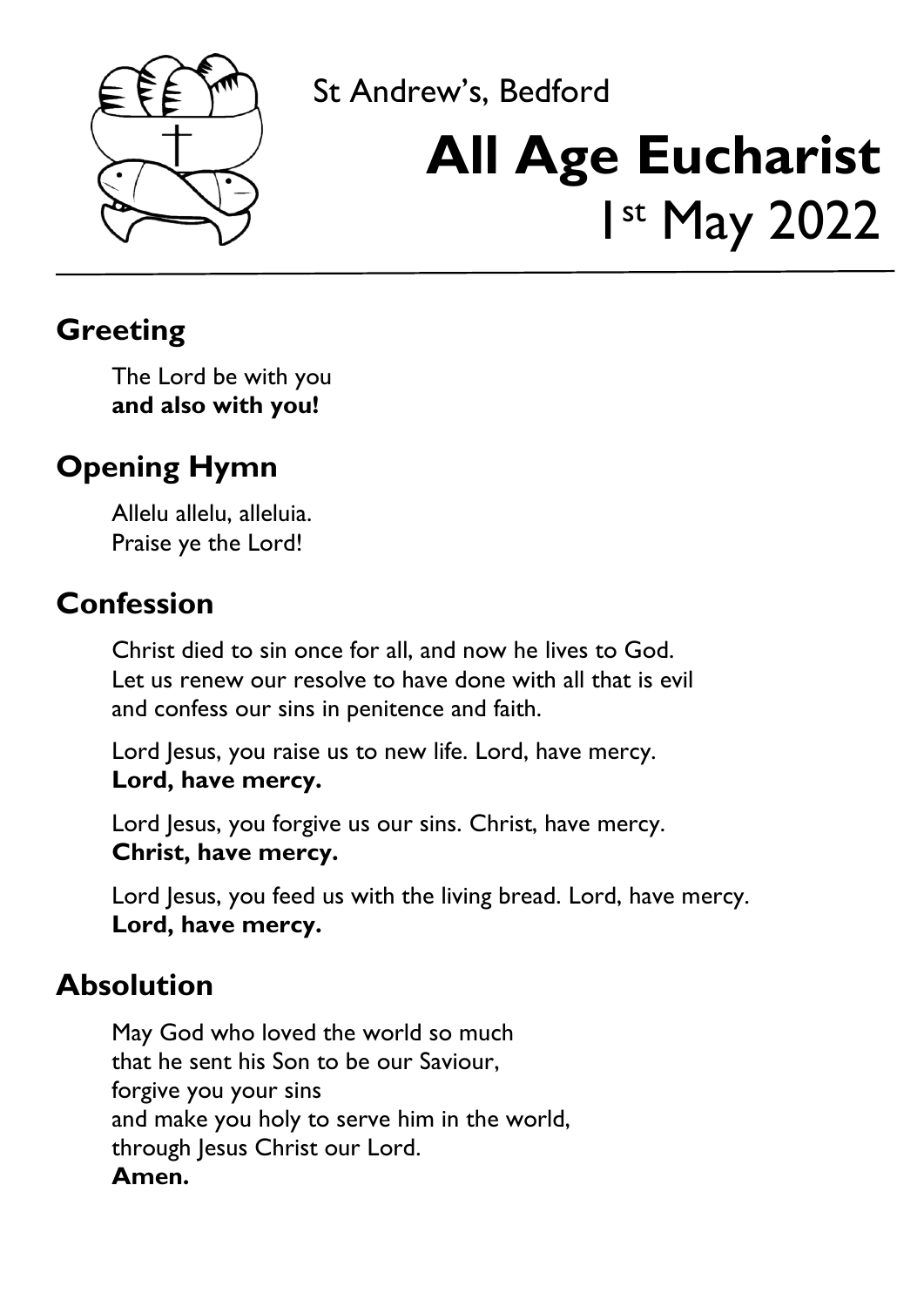# **Collect**

# **Reading** Acts 9:1-6

*At the end*

This is the Word of the Lord **Thanks be to God**

# **Gospel Reading** John 21: 1-13

**Hymn**  $^{\circ}$  **Hymn** 

*At the start*

Hear the Gospel of our Lord Jesus Christ according to John **Glory to you, O Lord.**

*At the end*

This is the Gospel of the Lord. **Praise to you O Christ.**

# **Talk**

### **Creed**

**We believe in God the Father, from whom every family in heaven and on earth is named. We believe in God the Son, who lives in our hearts through faith, and fills us with his love. We believe in God the Holy Spirit, who strengthens us with power from on high. We believe in one God; Father, Son and Holy Spirit. Amen**

#### **Prayers**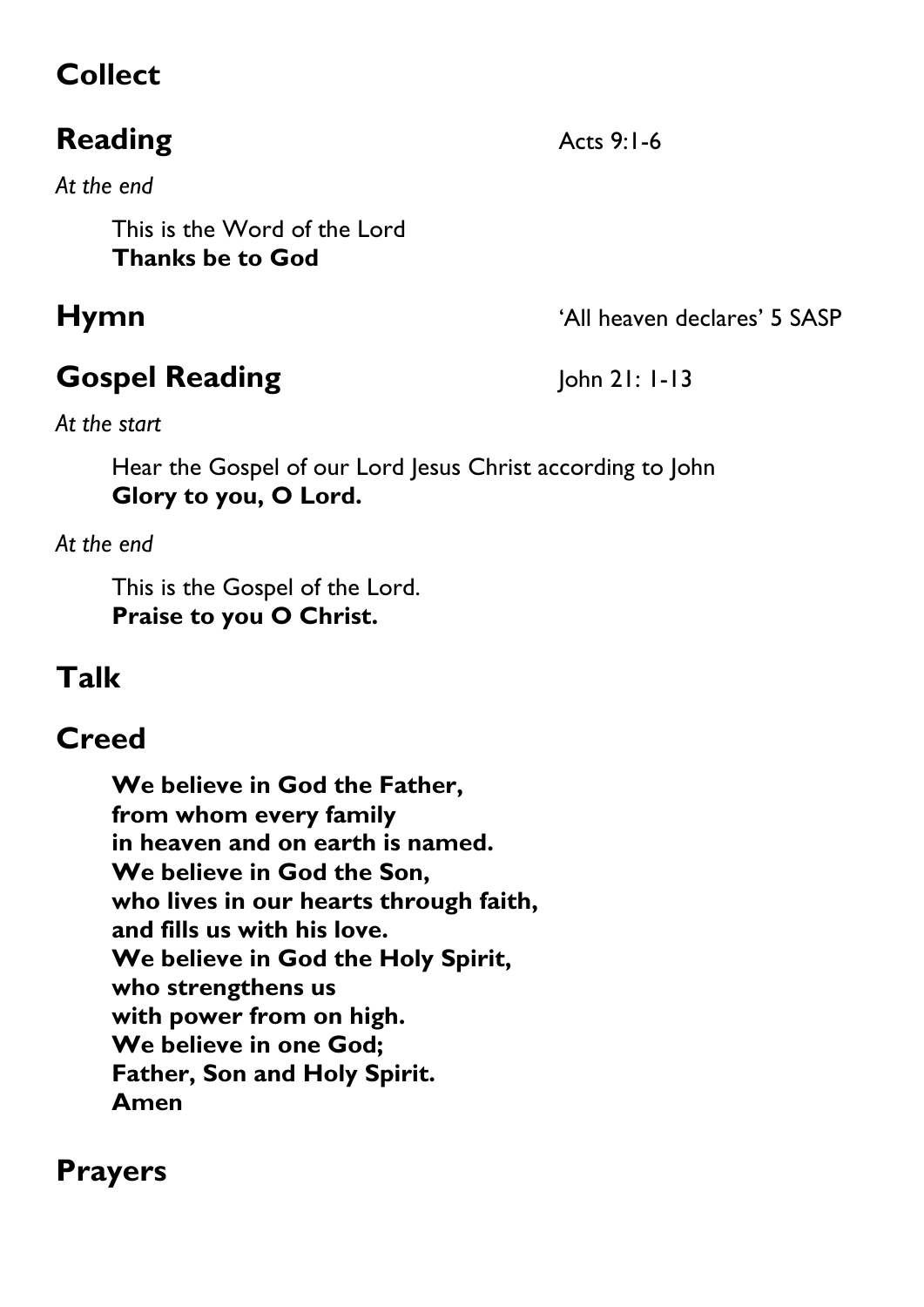# **The Peace**

We are all one in Christ Jesus. We belong to him through faith, heirs of the promise of the Spirit of peace.

The peace of the Lord be always with you. **and also with you.**

*Please stand for the hymn. As we sing, the table will be prepared.*

**Hymn** 'Rejoice! Rejoice!' 160 SASP

# **Communion**

The Lord be with you **and also with you.**

Lift up your hearts. **We lift them to the Lord.**

Let us give thanks to the Lord our God. **It is right to give thanks and praise.**

 **Holy, holy, holy Lord, God of power and might, heaven and earth are full of your glory. Hosanna in the highest.**

Jesus Christ has died.  **Jesus Christ has died.** Jesus Christ is risen.  **Jesus Christ is risen.** Jesus Christ will come again.  **Jesus Christ will come again.**

**Our Father in heaven, hallowed be your name, your kingdom come, your will be done, on earth as in heaven. Give us today our daily bread. Forgive us our sins as we forgive those who sin against us. Lead us not into temptation**